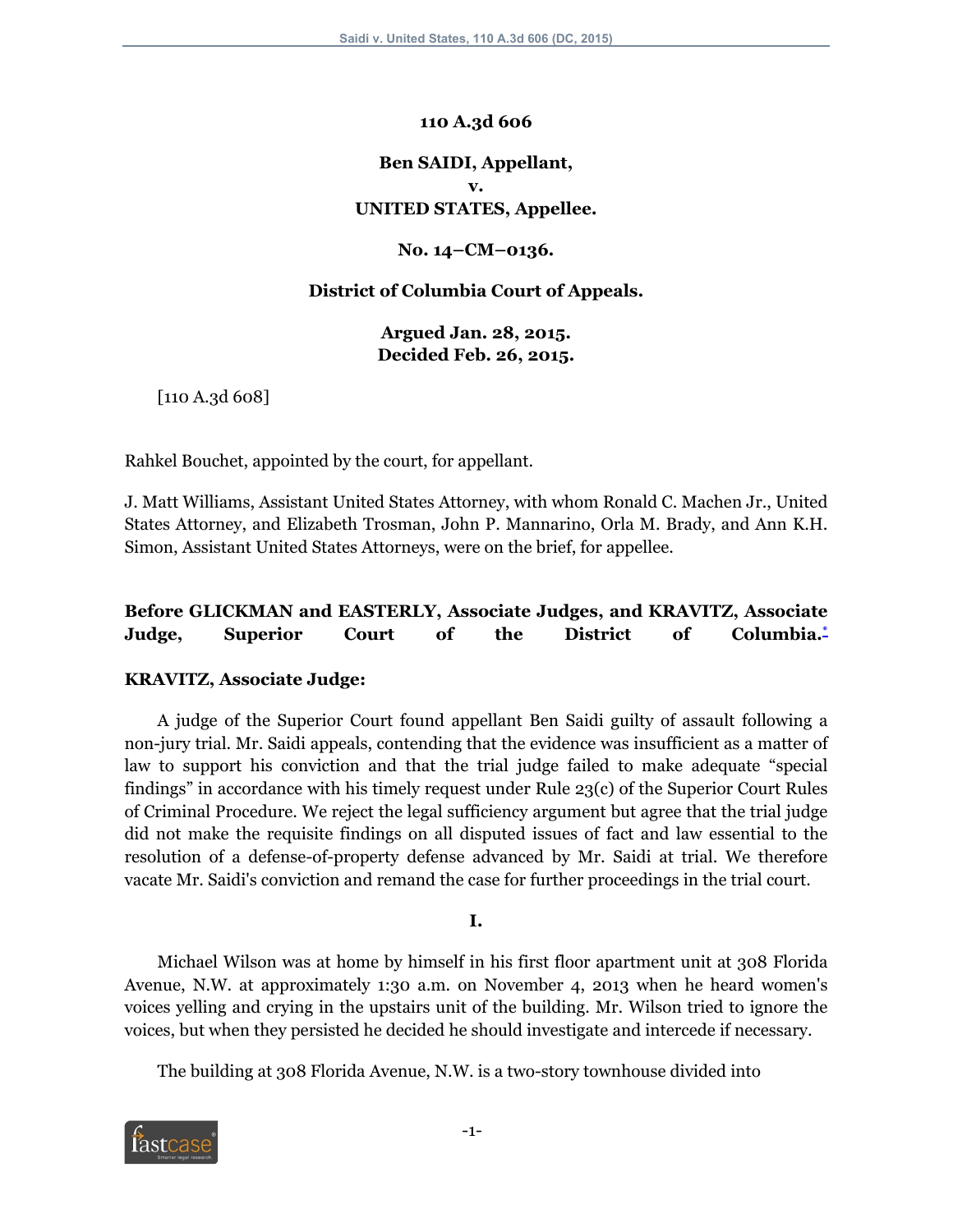#### [110 A.3d 609]

two separate apartment units, with one apartment on each floor. Mr. Wilson lived in the first-floor apartment along with a roommate named Barbara, described as "the landlady" of the building. Mr. Saidi lived in the second-floor apartment with a roommate named Brianna Morris. The front door to the building opened into a common entry hall with two internal doors, one leading directly into the first-floor apartment, the other to a set of stairs that ascended to the second-floor apartment. The occupants generally kept the front door to the building locked and the internal doors to the first- and second-floor apartments closed but unlocked.

Mr. Wilson knocked on the door to the stairs leading to the second-floor apartment, poked his head into the stairwell, and hollered up the stairs, asking whether everything was okay. Ms. Morris responded that things were "not okay," and Mr. Wilson climbed the stairs to the second-floor unit, where he found Ms. Morris and another woman named Samantha in the living room and Mr. Saidi in the kitchen. Ms. Morris was standing in the corner of the living room by the fireplace, sobbing, with Samantha standing nearby, trying to comfort her. Mr. Saidi was sitting at his computer at a table in the kitchen, clearly drunk. Mr. Wilson asked what was going on, and Ms. Morris told him that Mr. Saidi had been making crude remarks and advances toward her and that she was afraid to remain in the upstairs apartment with him overnight. Mr. Wilson offered Ms. Morris and Samantha the use of Barbara's room in the first-floor unit, as Barbara was not at home. Ms. Morris accepted the offer, and Mr. Wilson left the second-floor apartment and went downstairs to prepare the room.

Approximately fifteen or twenty seconds after he returned to his downstairs apartment, however, Mr. Wilson heard what sounded like renewed fighting or scuffling in the secondfloor unit. Mr. Wilson opened the door to the upstairs apartment, ran back up the stairs, and saw Ms. Morris standing with her back to the wall in the kitchen. Samantha was standing in front of Ms. Morris, trying to protect her from Mr. Saidi, who had his hands on Ms. Morris and appeared to be "going for" her. Mr. Wilson eased Mr. Saidi away from Ms. Morris and asked what was happening. Mr. Saidi said Ms. Morris had punched him while Mr. Wilson was downstairs, and Mr. Wilson responded by telling Mr. Saidi to call the police if he felt he had been assaulted but not to attack Ms. Morris. When Mr. Saidi declined to call the police, Mr. Wilson told him to sit down and leave Ms. Morris and Samantha alone, explaining that the women were going to spend the night in the downstairs apartment and that all of them would talk things over with Barbara when she returned the next day.

Ms. Morris and Samantha then left the second-floor apartment and went downstairs toward the front porch of the building. Mr. Saidi made a move to follow them, but Mr. Wilson stepped in his way and again told him to sit down. This made Mr. Saidi very upset, and he raised his fist at Mr. Wilson and punched the wall before telling Mr. Wilson to "get out." Mr. Wilson said he would leave when Mr. Saidi was sitting in a chair and had settled down, but not until then. Mr. Saidi then punched Mr. Wilson in the chest with a closed fist.

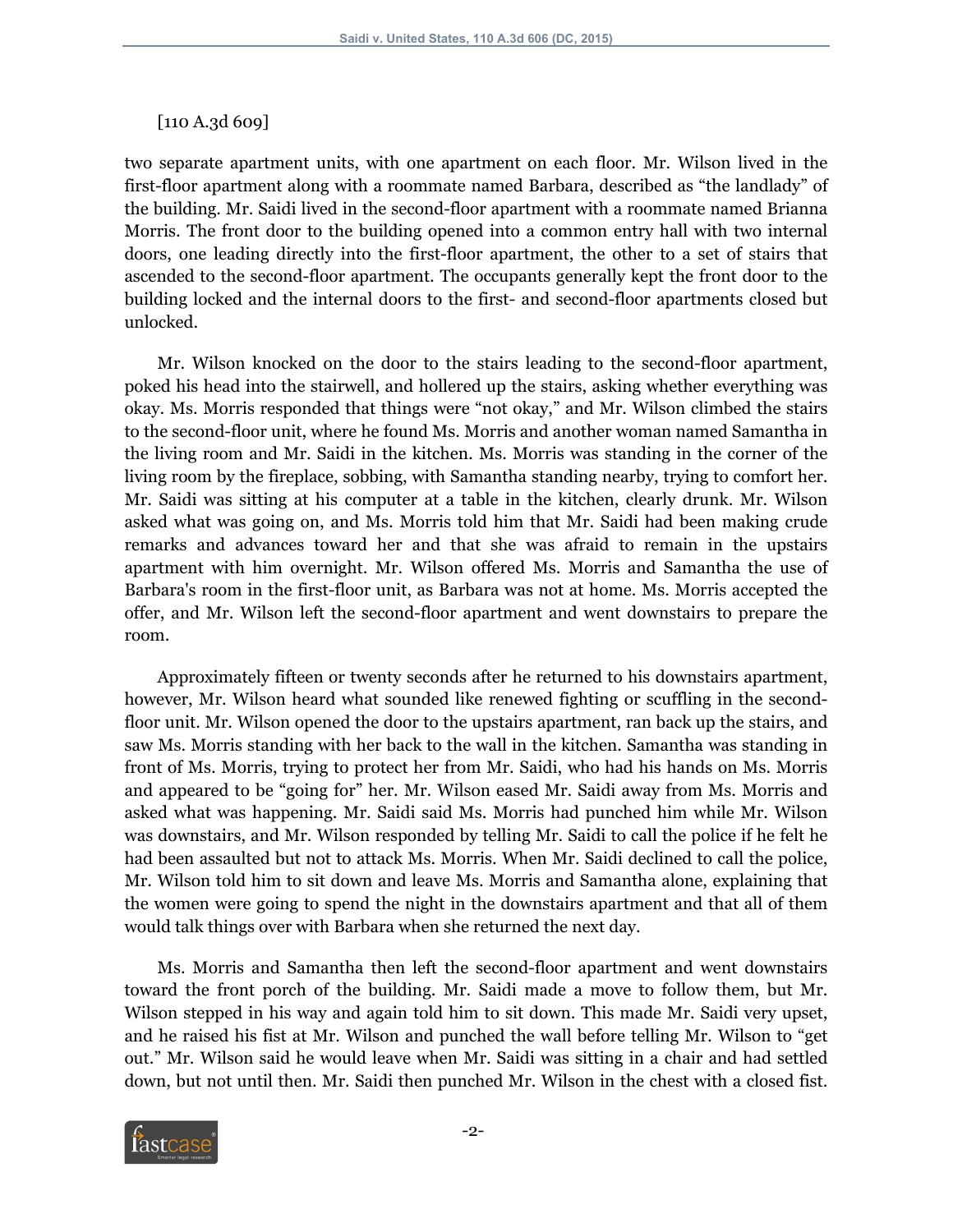The punch did not hurt Mr. Wilson, but it made him angry, and the two men yelled at each other for several minutes until the police arrived and arrested Mr. Saidi.

The government charged Mr. Saidi with three counts of assault—against Ms. Morris, Samantha, and Mr. Wilson. On the day of trial, however, the government dismissed

[110 A.3d 610]

the charges alleging assaults against Ms. Morris and Samantha and went forward on the single remaining count alleging an assault against Mr. Wilson.

At the beginning of the trial, before any evidence was presented, counsel for Mr. Saidi advised the trial judge that he would be requesting "specific factual findings under D.C. Criminal Rule 23(c)." Mr. Saidi's trial counsel did not elaborate on this request at the time, but he later asserted in his closing argument that Mr. Saidi must be acquitted of assaulting Mr. Wilson because the evidence supported a defense-of-property defense. Specifically, counsel suggested that Mr. Wilson became a trespasser when he entered the second-floor apartment a second time, without a second invitation, and that even if the initial, implicit invitation from Ms. Morris were deemed to extend to the second entry, Mr. Wilson became a trespasser when Mr. Saidi later directed him to leave the apartment and he refused. Under the law, counsel argued, a lawful occupant of real property may use a reasonable amount of force to eject a trespasser if such force is reasonably necessary to protect the property from the trespass. With the court's permission, counsel for Mr. Saidi then read directly from the court's standard criminal jury instruction on the defense-of-property defense, stating: "A person is justified in using reasonable force to protect his property from trespass when he reasonably believes that his property is in immediate danger of an unlawful trespass and that the use of such force is necessary to avoid the danger. Similarly, if a person reasonably believes that someone has unlawfully trespassed on his property, he may use reasonable, non-deadly force to secure the property." Reading further from the standard jury instruction, Mr. Saidi's counsel told the judge: "Mr. Saidi is not required to prove that he acted in defense of his property. If evidence of defense of property is present, the government must prove beyond a reasonable doubt that Mr. Saidi did not act in defense of his property." *See* Criminal Jury Instructions for the District of Columbia, No. 9.520A (5th ed.2010).

At the conclusion of the parties' closing arguments, the trial judge acknowledged it was the government's burden to prove beyond a reasonable doubt that Mr. Saidi did not act reasonably in defense of his property. The judge then stated, "I just need a minute and then I'll be able to rule." After a brief pause, the judge proceeded directly to an oral ruling from the bench in which she found Mr. Saidi guilty of assault.

The judge found, as an initial matter, that Mr. Wilson received an implicit invitation to enter the second-floor apartment when he called upstairs and Ms. Morris told him that things were not okay. The judge found further that Mr. Saidi made threatening gestures toward Mr. Wilson and punched him in the chest without any physical aggression by Mr.

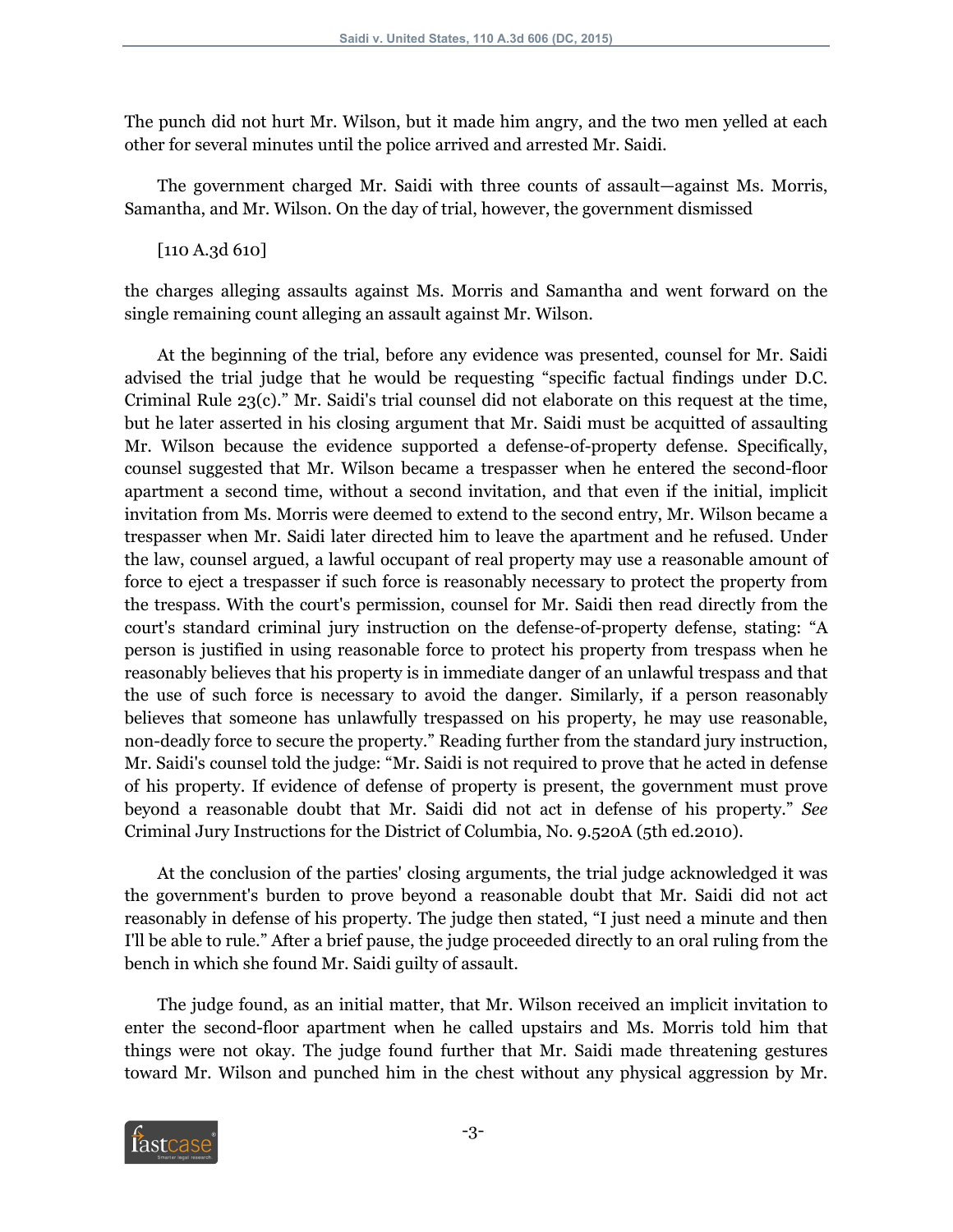Wilson. The judge expressly credited Mr. Wilson's testimony "in its entirety" and, in particular, Mr. Wilson's statement that he did not physically provoke Mr. Saidi.

The judge then turned to Mr. Saidi's defense-of-property defense:

I find that there wasn't a proper—his actions weren't properly in defense of—of property. At the time when Mr. Wilson was telling him to sit down, that was because there was this very intoxicated person who was pursuing these women with whom there had been some physical encounter among them; although he hadn't seen it, he had heard from—and because he testified to it, that Samantha had been—he understood that Samantha had been punched when—when there had been an effort to punch Brianna.

## [110 A.3d 611]

But I don't find that the—Mr. Wilson's testimony raises a—an appropriate defense of property nor that it was appropriate for Mr. Saidi to be punching Mr. Wilson in defense of the property. Mr. Wilson, who lived in this residence, had been, you know, clearly invited here by these women in terms of [their] expressing distress. When he comes up, he's not asked to leave by them. Brianna was also a resident of this upstairs area and that Mr. Saidi did not have a right to punch Mr. Wilson at that point to get him to leave.

So that's—that's my conclusion and I find that he is guilty of assault. He was not acting the government has proved beyond a reasonable doubt that an assault [was] committed and [was] not justified by any defense of property.

## **II.**

We have long held that a person lawfully in possession of real property is privileged at common law to use a reasonable amount of force to eject a trespasser from the property but is guilty of assault if he uses more force than is reasonably necessary in the circumstances. *See Gatlin v. United States,* 833 A.2d 995, 1008 (D.C.2003); *Shehyn v. United States,* 256 A.2d 404, 406 (D.C.1969). "This is true regardless of any actual or threatened injury to the property by the trespasser." *Shehyn,* 256 A.2d at 406. However, a person in possession of real property may not use force to eject someone who has entered or remained on the property to address a "private necessity," *i.e.* someone whose presence on the property "is or reasonably appears to be necessary to prevent serious harm to ... a third person, ... unless the actor knows or has reason to know that the one for whose benefit he enters [or remains] is unwilling that he shall take such action." Restatement (Second) of TortsSS  $\S 197(1)(b)$  (1965). Such a person is privileged at common law to enter or remain on the property, *id.,* and is not a trespasser, *id.* § 158 cmt. e.

Whenever a defense-of-property defense is fairly raised in the evidence, the government has the burden of proving beyond a reasonable doubt that the defendant did not act reasonably in defense of his property. *See Gatlin,* 833 A.2d at 1008. Here, therefore, the government had to prove not only that Mr. Saidi punched Mr. Wilson, but also that (1) Mr.

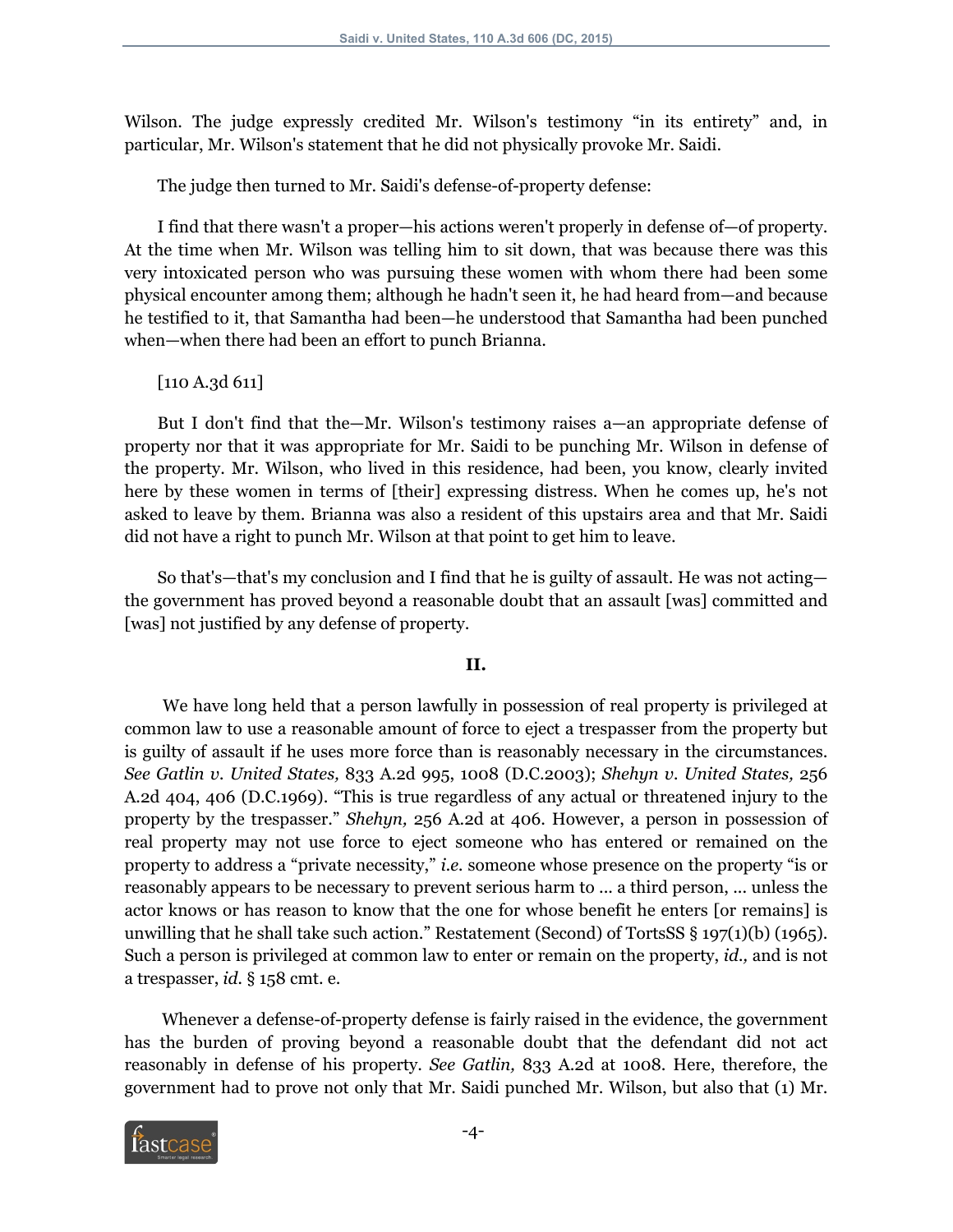Wilson was not a trespasser in the second-floor apartment at the time Mr. Saidi struck him; (2) Mr. Saidi hit Mr. Wilson for a reason other than ejecting him from the second-floor apartment, *i.e.* the force used by Mr. Saidi was not in defense of property; or (3) Mr. Saidi used more force than was reasonably necessary in the circumstances to get Mr. Wilson to leave. Proof beyond a reasonable doubt of any one of these facts would have defeated Mr. Saidi's defense-of-property defense, but we conclude, for the following reasons, that the evidence presented by the government at trial was easily sufficient to establish all three.

First, the evidence supports a reasonable inference that Mr. Wilson was not a trespasser at the time Mr. Saidi punched him. Our case law does not define the term "trespasser" in the context of a common law defense-of-property defense, but the unlawful entry statute in the District of Columbia describes a trespasser as a person who, without lawful authority, enters or attempts to enter private property against the will of the lawful occupant or the person lawfully in charge of the property or refuses to leave on demand of the lawful occupant or the person lawfully in charge. *See*D.C.Code § 22–3302(a)(1) (2014 Supp.). We adopt this definition for our analysis here, and we conclude that

[110 A.3d 612]

the evidence, viewed in the light most favorable to the government, allows findings beyond a reasonable doubt that Mr. Wilson's initial entry into the second-floor apartment was authorized by Ms. Morris (a lawful occupant of the upstairs unit); that Mr. Wilson's second entry, just a few moments after he went downstairs to prepare Barbara's room for Ms. Morris and Samantha, was authorized as a mere extension of the initial entry; and that even if Mr. Saidi's subsequent demand that Mr. Wilson leave the upstairs unit effectively countermanded Ms. Morris's invitation, Mr. Wilson was privileged to remain on the premises for a reasonable period of time for the purpose of preventing serious harm to Ms. Morris. Indeed, the evidence at trial was sufficient to support a finding beyond a reasonable doubt that both of Mr. Wilson's entries into the second-floor apartment and his decision to remain there after he was told to leave were legally authorized by the "private necessity" of protecting Ms. Morris from serious harm at the hands of Mr. Saidi.

Second, a reasonable fact finder could infer from the evidence that Mr. Saidi's assaultive conduct toward Mr. Wilson was motivated by something other than a desire for Mr. Wilson to leave the second-floor apartment. The testimony showed that Mr. Saidi was very upset by Mr. Wilson's intervention in his dispute with Ms. Morris, and in these circumstances one could find beyond a reasonable doubt that Mr. Saidi acted out of frustration or anger rather than a wish to eject Mr. Wilson. Thus, even if Mr. Wilson became a trespasser at some point in the sequence of events, the evidence amply supported a finding that Mr. Saidi's assaultive behavior toward Mr. Wilson was not intended to protect the second-floor apartment from his trespass.

Third, the evidence showed that Mr. Wilson never hit Mr. Saidi or used any other type of physical force to provoke him. Thus, even if Mr. Wilson was a trespasser at the time Mr. Saidi punched him in the chest, and even if Mr. Saidi struck Mr. Wilson in an effort to get him to

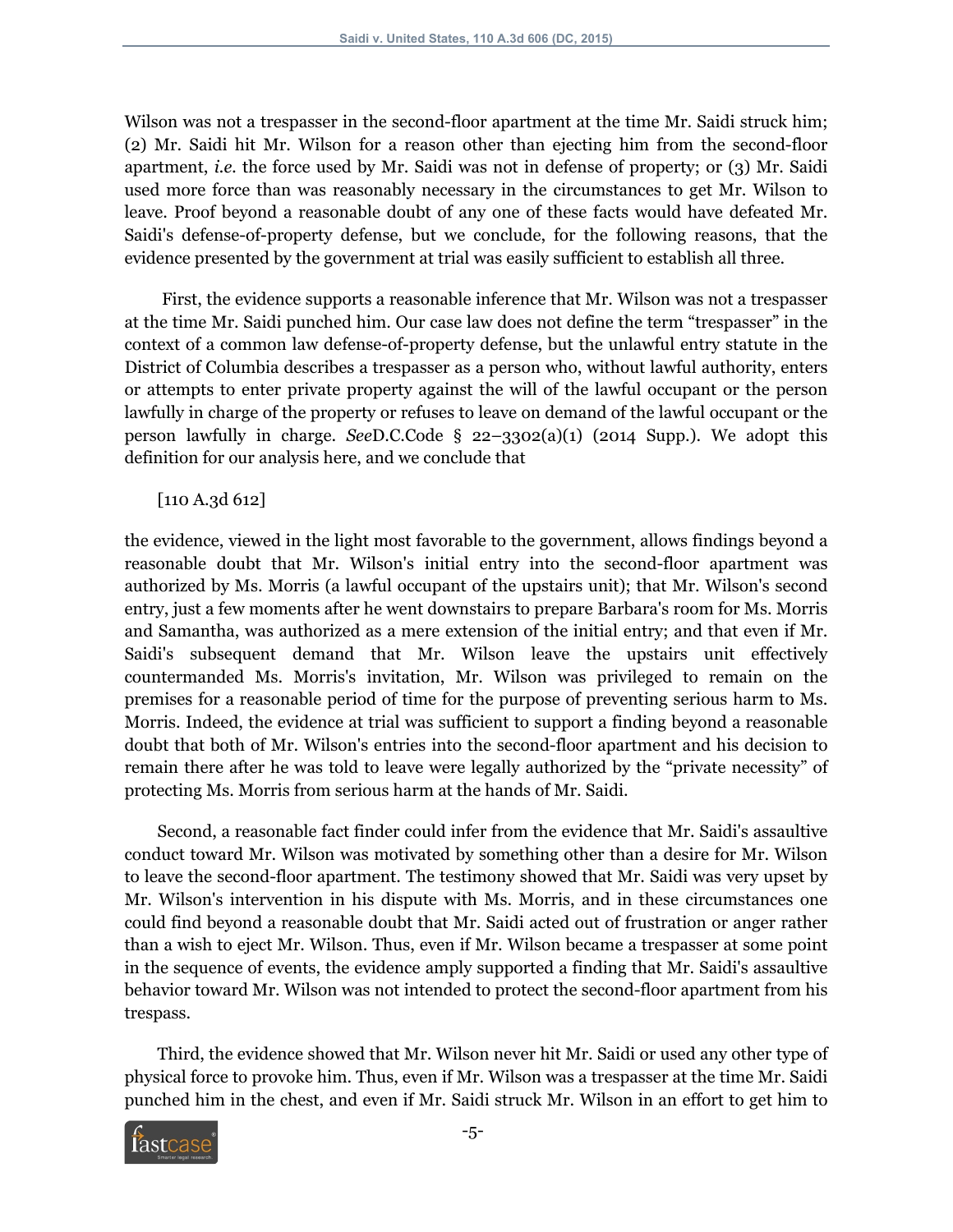leave the second-floor apartment, the evidence supported a finding that Mr. Saidi used excessive force in the circumstances.

The trial judge, however, did not make specific findings on any of these issues, all of which were disputed in the evidence and raised, at least implicitly, in the arguments of the parties concerning Mr. Saidi's defense-of-property defense. The judge did not address whether Mr. Wilson was a trespasser—or ever became one—beyond saying that Mr. Wilson first entered the second-floor apartment with an implicit invitation from Ms. Morris. In particular, the judge never discussed whether Mr. Wilson's second entry was authorized by Ms. Morris's initial invitation; if so, whether Mr. Saidi effectively countermanded that invitation by directing Mr. Wilson to leave the upstairs apartment at a time when Ms. Morris was no longer present; or whether Mr. Wilson was nevertheless authorized to remain in the upstairs apartment to protect Ms. Morris from serious harm. The judge's findings also omitted any discussion of whether the amount of force used by Mr. Saidi was reasonable in the circumstances or whether Mr. Saidi punched Mr. Wilson in an effort to eject him from the unit or out of anger, frustration, or some other motivation inconsistent with his defenseof-property defense.

The rules governing non-jury criminal trials in the Superior Court do not require special findings in every case. Rather, general verdicts of guilty or not guilty are usually acceptable except in cases in which timely requests for special

[110 A.3d 613]

findings have been made. Rule 23(c) of the Superior Court Rules of Criminal Procedure provides:

In a case tried without a jury the Court shall make a general finding and shall in addition, on request made before the general finding, find the facts specially. Such findings may be oral. If an opinion or memorandum of decision is filed, it will be sufficient if the findings of fact appear therein.

The trial judge's failure to make findings on the disputed issues relating to Mr. Saidi's defense-of-property defense thus likely would pose no problem on appeal had Mr. Saidi not made a timely request for special findings under Rule 23(c). Trial judges are presumed to know the law, *Cook v. United States,* 828 A.2d 194, 196 n. 2 (D.C.2003), and their rulings come to us with a presumption of correctness, *Mattete v. United States,* 902 A.2d 113, 116 (D.C.2006). On appeal of a general verdict rendered in the absence of a timely request for special findings, therefore, "findings will be implied in support of the judgment if the evidence, viewed in a light most favorable to the government, warrants them," *United States v. Musser,* 873 F.2d 1513, 1519 (D.C.Cir.1989) (interpreting the identical federal rule); *United States v. Ochoa,* 526 F.2d 1278, 1282 n. 6 (5th Cir.1976) (same), and we will review the record merely to determine whether the trial judge was unaware of or misunderstood the law's requirements and whether evidence presented at trial supported the judge's conclusion of guilt, *In re D.N.,* 65 A.3d 88, 96 (D.C.2013). "This court has repeatedly held that when

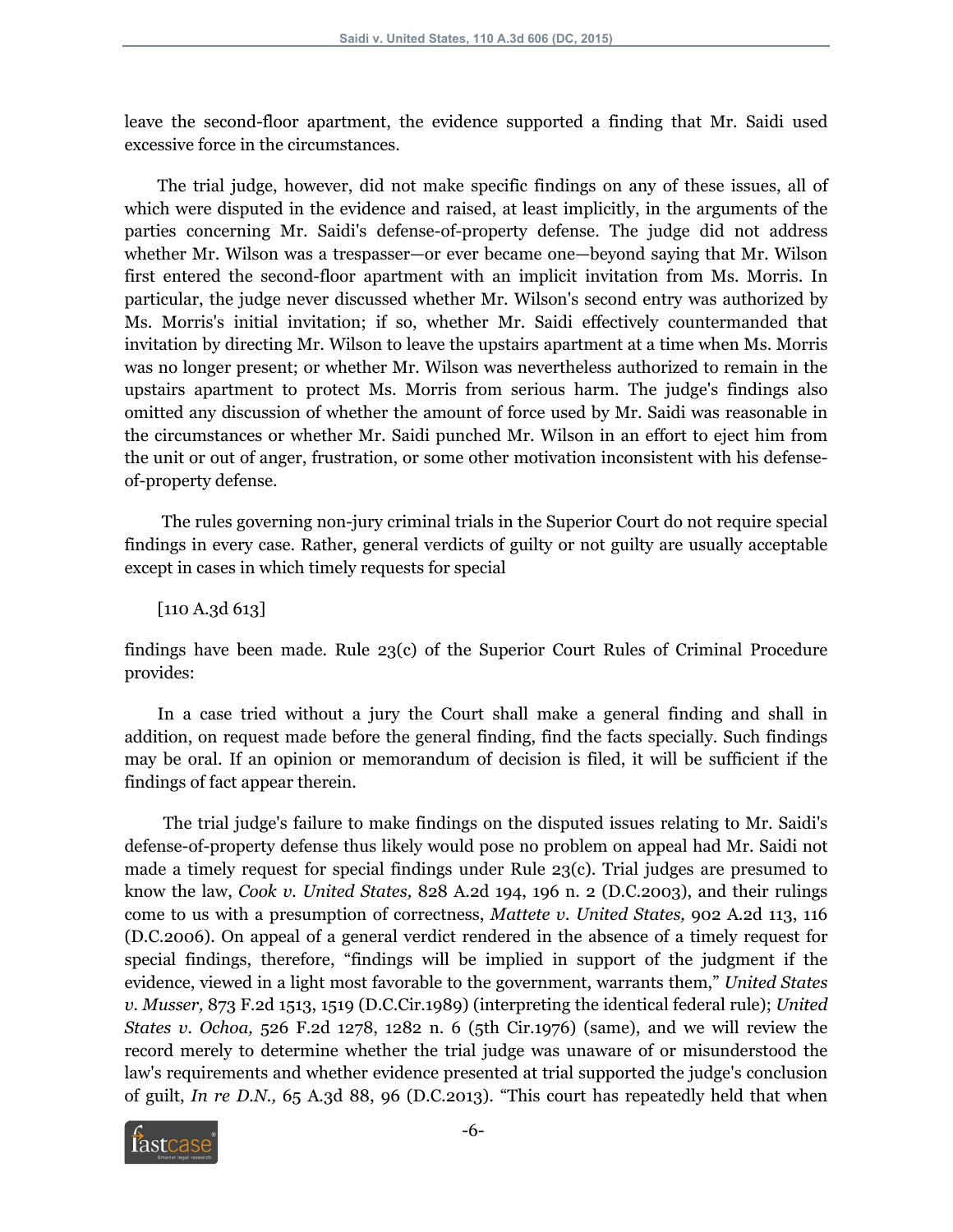special findings are not requested, the trial court is 'not required to make them.' " *Tyson v. United States,* 30 A.3d 804, 806 (D.C.2011) (quoting *Markowitz v. United States,* 598 A.2d 398, 407 n. 9 (D.C.1991)). Only where at least one of several alternate theories of guilt presented at trial has been shown to be invalid—and where we thus cannot determine whether the trial judge found the defendant guilty based on a valid or an invalid theory—will we remand a case for clarification of the judge's general finding of guilt in the absence of a timely request in the trial court for special findings under Rule 23(c). *See Jones v. United States,* 16 A.3d 966, 970–71 (D.C.2011).

More is required, however, when a party to a non-jury criminal trial makes a timely request for special findings under Rule 23(c), *i.e.* when special findings are requested before the trial judge has announced a general verdict of guilty or not guilty. Much like the detailed findings of fact and conclusions of law required in civil and family cases tried to the court without a jury, *see, e.g.,*Super. Ct. Civ. R. 52(a); Super. Ct. Dom. Rel. R. 52(a); Super. Ct. Adoption R. 52(a); Super. Ct. Dom. Viol. R. 9(c), special findings in a non-jury criminal trial inform an appellate court of the specific grounds relied on by the trial judge in reaching a verdict and enable the appellate court to undertake its review of the record with a clear understanding of the bases of the trial judge's decision. *United States v. Hogue,* 132 F.3d 1087, 1090 (5th Cir.1998); *United States v. Snow,* 484 F.2d 811, 812 (D.C.Cir.1973); *see generally* 25 Moore's Federal Practice § 623.05 (3d ed.2014). Special findings thus operate on appeal much as jury instructions do in a case tried to a jury—they reflect the legal significance the trial judge attributed to particular facts and make it possible for the appellate court "to determine whether the judge correctly applied any presumption of law, or used appropriate legal standards." *United States v. Hussey,* 1 M.J. 804, 808–09 (A.F.C.M.R.1976).

## [110 A.3d 614]

Special findings also serve an important access to justice function and advance the goal of procedural fairness in the criminal justice system. A clear statement by a trial judge explaining the ruling in a case informs the parties of the reasons underlying the court's decision and provides critical assurance to an unsuccessful litigant that positions advanced at trial have been considered fairly and decided on the merits in accordance with governing law. The resulting increase in transparency promotes acceptance of the court's ruling and fosters compliance with its requirements. *See Snow,* 484 F.2d at 812 (internal quotation omitted) ("The requirement that a trial judge prepare findings which will cast light on his reasoning is not a trivial matter. It is an important element of fairness to the accused.... The existence of a rationale may not make the hurt pleasant, or even just. But the absence, or refusal, of reasons is a hallmark of injustice.").

We have never decided what must be included in a set of special findings made in response to a timely request under Rule 23(c). We thus look to case law in the federal courts interpreting the identical federal rule. *See Smith v. United States,* 984 A.2d 196, 200 (D.C.2009) ("This court has often analyzed Superior Court Rules in light of federal courts' analysis of their federal analogues."). Although scant, federal court case law suggests that a

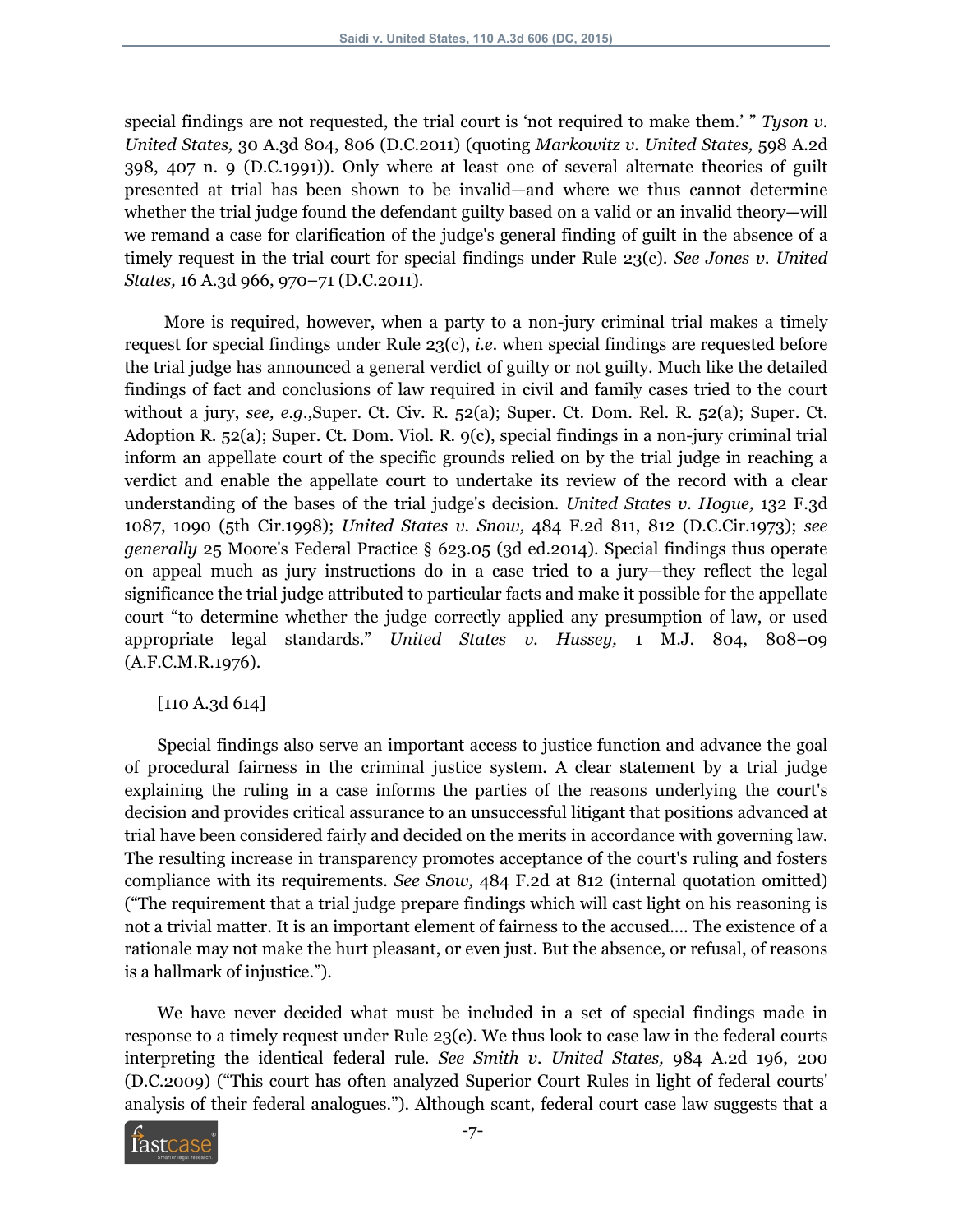trial judge responding to a timely request for special findings under Rule 23(c) must make specific findings on all elements of the offenses charged and the defenses raised in the case and, at a minimum, on all disputed issues of fact and law fairly raised by the charges and defenses presented at trial. *See, e.g., Snow,* 484 F.2d at 812 (requiring specific findings on all elements of every offense charged and every defense raised at trial); *Hussey,* 1 M.J. at 809 ("The special findings will usually include findings as to the elements of the offenses of which the accused may be found guilty, findings on the question of mental responsibility if raised by the evidence, and findings on special defenses reasonably in issue."); *see generally*Fed.R.Crim.P. 23(c) advisory committee's note (citing to *Connecticut v. Frost,* 105 Conn. 326, 135 A. 446, 449 (1926), in which the appellate court held that a trial judge's findings in a criminal case tried to the court "should contain the subordinate facts found and then the conclusions reached from these subordinate facts").

We need not decide here whether special findings issued on request under Rule 23(c) always must include findings specific to every element of every offense charged by the government and every element of every defense raised by the defendant. It is sufficient in these circumstances to hold that where a party makes a timely request for special findings and, in the course of the proceedings, identifies with sufficient clarity the matters on which he seeks such findings, the trial judge must articulate findings specific to all issues of fact and law materially in dispute between the parties and fairly raised by the evidence and the party's request.

Mr. Saidi's trial counsel never specifically identified the underlying factual and legal issues on which he sought special findings in the trial court. Instead, counsel simply made a general request for special findings at the beginning of the trial and then focused his closing argument on an application of the evidence to the language of the standard jury instruction on the defense-of-property defense. It certainly would have been preferable—and of far greater assistance to the trial judge—had Mr. Saidi's counsel specified, at some point before the judge issued her ruling, the particular questions of fact and law relating to the defense-ofproperty defense on which Mr. Saidi sought special findings. Mr. Saidi's trial counsel also could have complained about the incompleteness of

[110 A.3d 615]

the trial judge's findings at the time those findings were announced in open court; had counsel done so, the trial judge likely could have addressed the shortcomings of her ruling and avoided the need for this appeal and a remand more than a year later.

We nevertheless conclude that the disputed factual and legal issues we have addressed in this opinion were fairly raised by the combination of Mr. Saidi's request for special findings and his counsel's arguments concerning the defense-of-property defense. Although not specifically referred to in Mr. Saidi's request for special findings, questions relating to Mr. Wilson's authority to enter and remain in the second-floor apartment, Mr. Saidi's motivation in striking Mr. Wilson, and the reasonableness of the amount of force used by Mr. Saidi were materially disputed in the evidence and at least implicit in the arguments of the